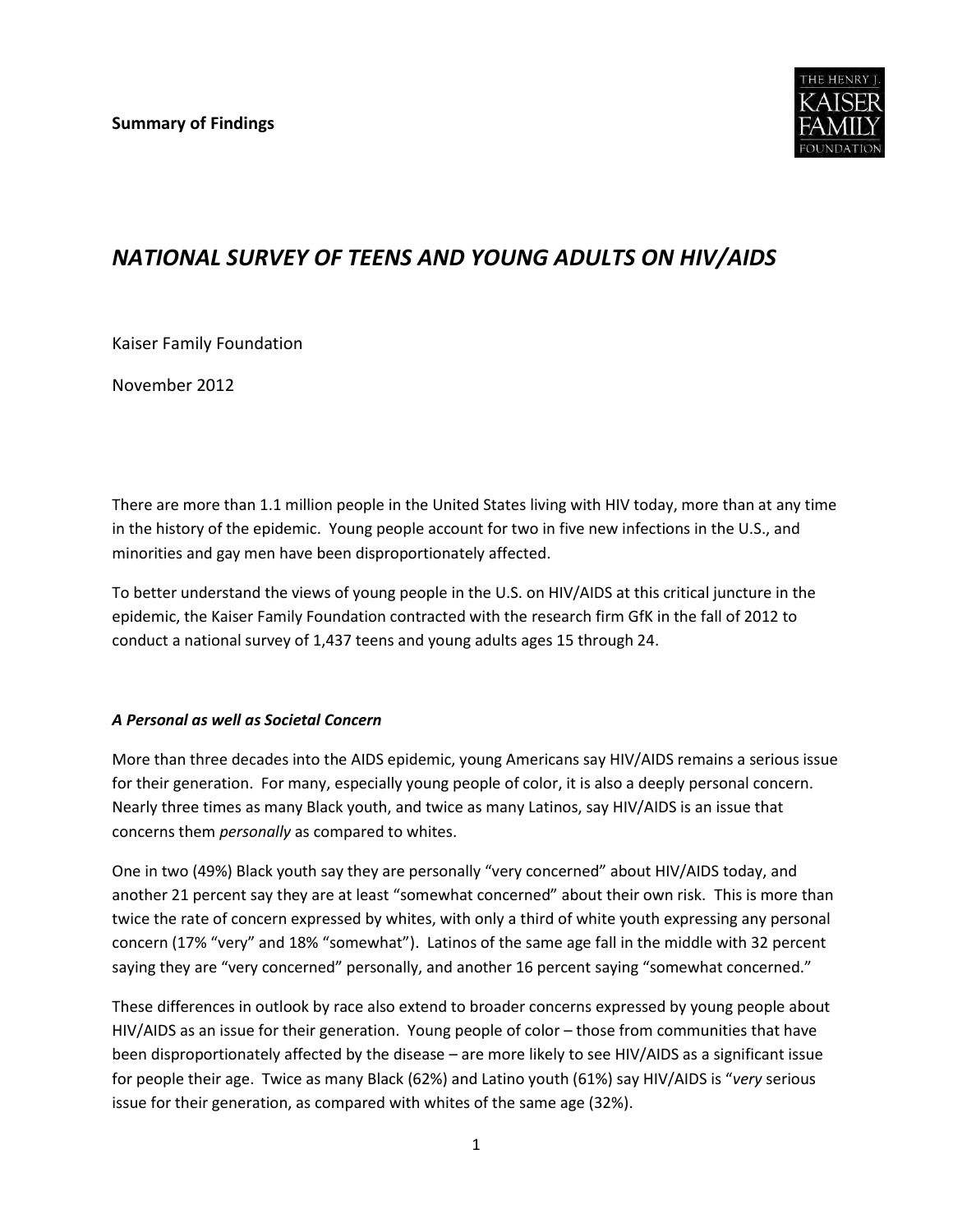The greater sense of concern may stem from the fact that Black youth are more likely to know someone living with or who has died of HIV or AIDS, reflecting the more severe impact the disease has had on the community. One in four (24%) Black youth report a personal connection to the disease, as compared with 16 percent of Latinos and 10 percent of whites of the same age. Overall, those between the ages of 15 and 24 are less likely to say they know someone who is living with HIV or has died of AIDS as compared to those who are older (13% compared to 47% among 25 and older), potentially because they are younger. $<sup>1</sup>$ </sup>

# *Stigma Contradicts Knowledge*

 $\overline{\phantom{a}}$ 

While the large majority of young people agree - 25 percent "strongly" and 54 percent "somewhat" with the opinion that "it is possible for people with HIV to live healthy, productive lives," they also say stigma around the disease remains a significant issue. One third (33%) of young people say there is "a lot" of stigma around HIV/AIDS in the U.S., and another 51 percent say there is at least "some."

When pressed on their own feelings about HIV, a majority say they would be "comfortable" having a close friend who is HIV-positive (58%) or working with someone who is positive (54%), yet reveal less certainty in other settings. Sixty-two percent say they would be *uncomfortable* having a roommate who is positive and 86 percent say they would be *uncomfortable* being in a relationship with someone who is positive. They also express discomfort (68%) at having food prepared by someone who is positive.

These attitudes belie an otherwise fairly realistic view of HIV/AIDS today by most young people. Large majorities understand that HIV is not an issue of promiscuity (81%) and can be spread even when symptoms are not evident (84%). The vast majority (91%) disagrees with the opinion that "HIV is not that big of a deal, you can just take a pill."

While one in three (34%) say they are "very" confident about the effectiveness of condoms in preventing the spread of HIV, another 48 percent are less certain saying they believe condoms are only "somewhat effective," and a worrisome minority say they are "not too" (11%) or "not at all" (6%) effective. Also of concern are the three in ten young people who are not aware that birth control pills offer no protection from HIV and other STDs (9% say "not too," 11% "somewhat," and 10% "very" effective in protecting against HIV and other STDs).

Acknowledging the gaps in their knowledge and understanding of the disease, many young people say there is more they need to know about HIV/AIDS, including even the most basic facts. A third (36%) say they would like more information about "how to prevent the spread of STDs including HIV," about as many as say they would like to know more about who should get tested (35%) and how to talk about testing (34%) and protection (27%) with a partner. Young people of color – 54 percent of Black youth and 61 percent of Latino youth – are more likely than whites (34%) to say that they would like to know more about any of the topics asked about. Younger teens, those ages 15-17 (53%), are more likely than young adults, ages 18-24 (40%), to say they want more information.

<sup>1</sup> *The Washington Post/*Kaiser Family Foundation *2012 Survey of Americans on HIV/AIDS*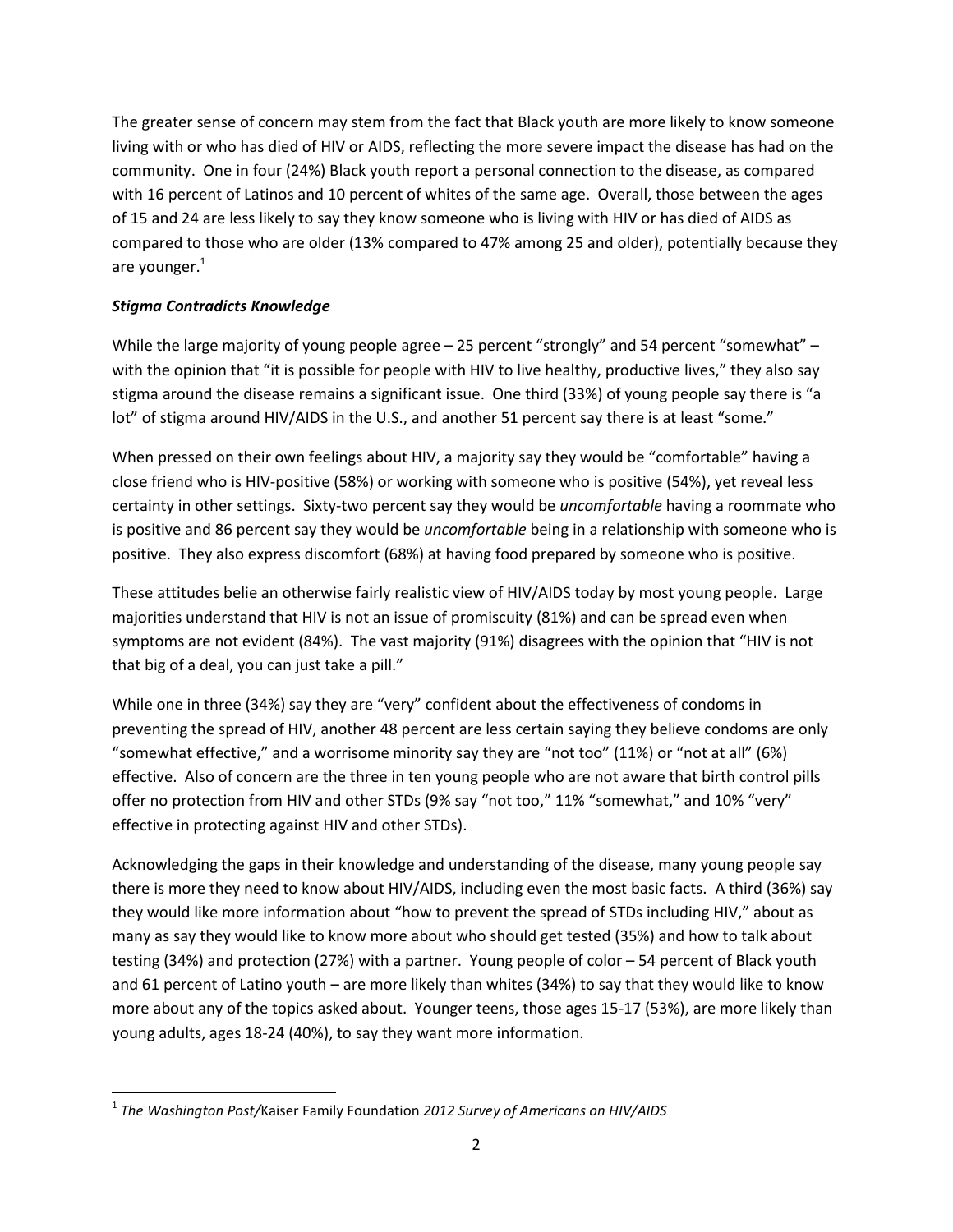One factor known to influence views about HIV is a personal connection to the issue. As noted previously, fewer young people have personal knowledge of HIV/AIDS as compared to older Americans.

## *Black Youth More Likely to be Offered and to Get Tested*

One in three (34%) sexually active young people – and 20 percent of all 15-24 year olds – say they have been tested for HIV. Black youth are twice as likely to report having been tested as compared to whites (50% compared to 25%, among those who report having had sex). A third (36%) of Latinos of the same age who have had sex say they've been tested. At least some of those who report being tested may be mistaken in believing the test was done, as 24 percent said they did not actually discuss it, rather just assumed it was included with other STD tests or was a routine part of the exam. Most (65%) of those who say they have been tested for HIV indicate it was part of another health visit; 21 percent say they went specifically to get tested.

For about half (48%) of those who report being tested, having their health care provider recommend they do so was a motivator in their decision. Yet few health care providers actually seem to be suggesting testing to their younger patients. Only 21 percent of young people who say they have had sex – and 13 percent of youth overall – say a health care provider has ever suggested they be tested for HIV. An exception are sexually active Black youth who are significantly more likely to report having had a test suggested by a health care provider (48%) than whites (13%) and Latinos (21%). For those who report being sexually active but say they have not been tested, not believing themselves to be at risk (64%) is the most often reason given for not doing so. A notable 41 percent said it was because their doctor has not suggested it, the next most common response as to why they had not been tested, again reinforcing the role of health care providers in testing decisions. (Respondents were able to give more than one response.)

Another barrier to testing may be the difficulty many young people say they have in talking about HIV/AIDS: 61 percent at least somewhat agree with the opinion that "it is hard to bring up the topic of HIV with a partner." They also express mixed feelings about how they would feel if a partner suggested they get tested together. Approximately three-quarters say they would be suspicious or worried about the reasoning behind bringing it up, about as many as say they would be glad (78%) it was suggested and that their partner was being responsible (89%) in doing so.

# *Need for More Information*

Most young people say they are not hearing much about HIV/AIDS. Three out of five say they "rarely" (37%) or "never" (27%) saw or read any news coverage about HIV/AIDS or other STDs in the last year. It is also not coming up much in everyday conversation: 39 percent say HIV or other STDs have not come up at all in the last year. Youth of color, and especially Black youth, are more likely to report being exposed to HIV content or otherwise engaged as compared to their white counterparts. For example, nearly half (47%) of Black youth, and 27 percent of Latinos, report talking about HIV or other STDs at least occasionally in the past year, as compared to just 16 percent of white youth.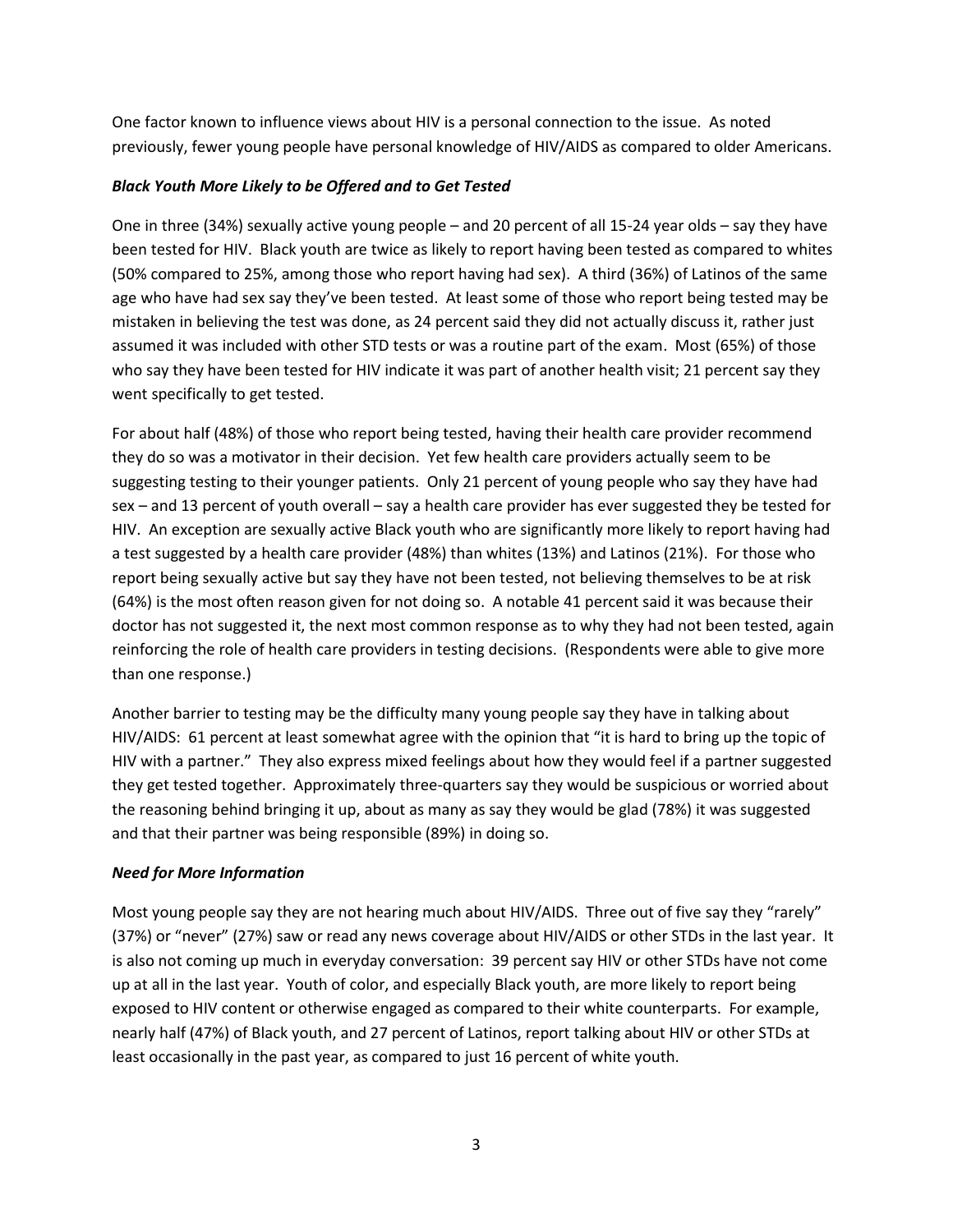To the extent they are getting information about HIV/AIDS as well as other STDs, classes or other programs at school are most often named: 74 percent say they have learned a lot or some in school. Other sources, including parents, health care providers, friends and media, are relatively equally referenced as resources with between about 40 and 50 percent saying they have learned at least some from these places. Black youth are more likely to report being exposed to information about HIV/AIDS and other STDs from a variety sources.

## *View of the Future and Their Role in It*

At a time when many experts are saying an AIDS free future is within reach, most young people are largely unaware, as yet, of this possibility with 61 percent of 15-24 year olds saying they have heard "nothing at all" about it. While most young people – 74 percent – say they are not overly optimistic at this time about the prospects of seeing the end of AIDS in their lifetime, there is hope they can be engaged.

When asked what role, if any, they might play in realizing this potential, most say they see at least some role for themselves with 14 percent saying they see themselves having "a big role" and another 45 percent saying they have "a small role" in helping to end AIDS. Black youth, whose community has been among those most affected by HIV/AIDS, are more likely to see an opportunity to make a difference. One in four (25%) Black young people say they have "a big role" to play in achieving this goal, and another 45 percent see at least some role.

#### **METHODOLOGY**

This *National Survey of Teens and Young Adults on HIV/AIDS* was designed and analyzed by public opinion researchers at the Kaiser Family Foundation led by Mollyann Brodie, Ph.D. and Tina Hoff including Meredith Mishel, Sarah Levine, and Bianca DiJulio. A web-based survey among 1,437 youth ages 15 through 24 was conducted between September 21 – October 1, 2012. Fieldwork was conducted by GfK (formerly Knowledge Networks). Respondents are members of the KnowledgePanel, a large, randomly draw, representative national panel of households. The panel members are randomly recruited by telephone and by using addressed-based sampling methods, including self-administered mail and web surveys. Households are provided with access to the Internet and hardware if needed. Unlike other Internet research that covers only individuals with Internet access who volunteer for research, Knowledge Networks surveys are based on a dual sampling frame that includes both listed and unlisted phone numbers, telephone and non-telephone households, and cell-phone-only households.

Teenagers (ages 15-17) were invited to participate in the survey through their parents. Because of the potentially sensitive subject matter, parents were provided a brief summary of the survey and asked to provide consent in order for their teen to participate. Seventy-seven percent of parents contacted agreed to allow their teen to participate.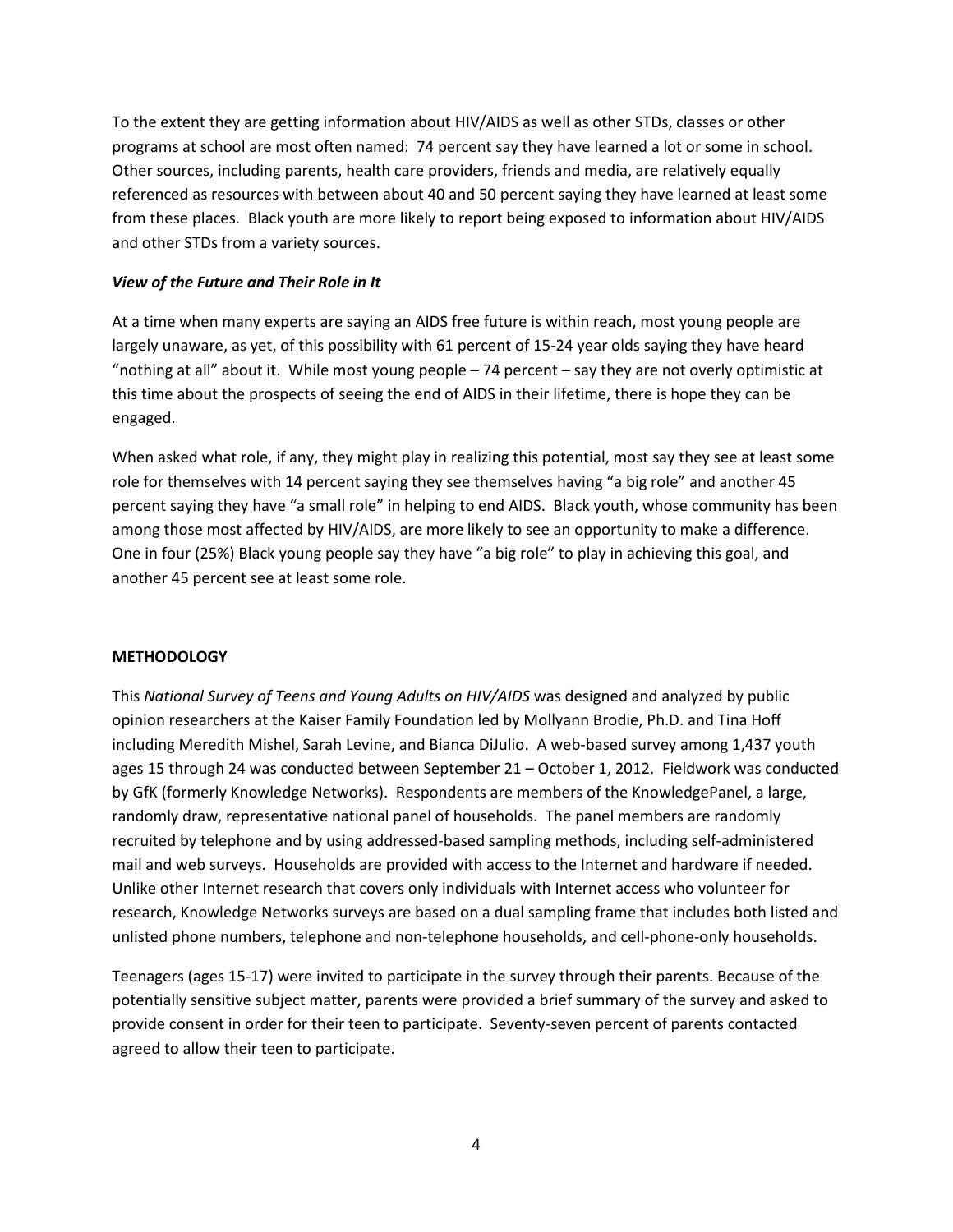All data were weighted to balance the sample demographics to match estimates for the national population data from the Census Bureau's August 2012 Current Population Survey on sex, age, education, race, region, and household income. Adjustments for the language spoken at home (English vs. Spanish) are based on the Pew Hispanic Center Survey. All statistical tests of significance account for the effect of weighting.

See table below for information on the margin of sampling error including the design effect. For results based on subgroups, the margin of sampling error may be higher. Sample sizes and margin of sampling errors for other subgroups are available by request. Note that sampling error is only one of many potential sources of error in this or any other public opinion poll.

| Population                                              |       | Number Interviewed   Margin of Sampling Error |
|---------------------------------------------------------|-------|-----------------------------------------------|
| Full sample of Youth and Young Adults (15-24 year olds) | 1.437 | $±$ 4 percentage points                       |
| <b>White Youth and Young Adults</b>                     | 733   | $± 5$ percentage points                       |
| <b>Black Youth and Young Adults</b>                     | 271   | $±$ 10 percentage points                      |
| Latino Youth and Young Adults                           | 322   | $± 9$ percentage points                       |

Due to rounding, percentages may not always add up to 100 percent.